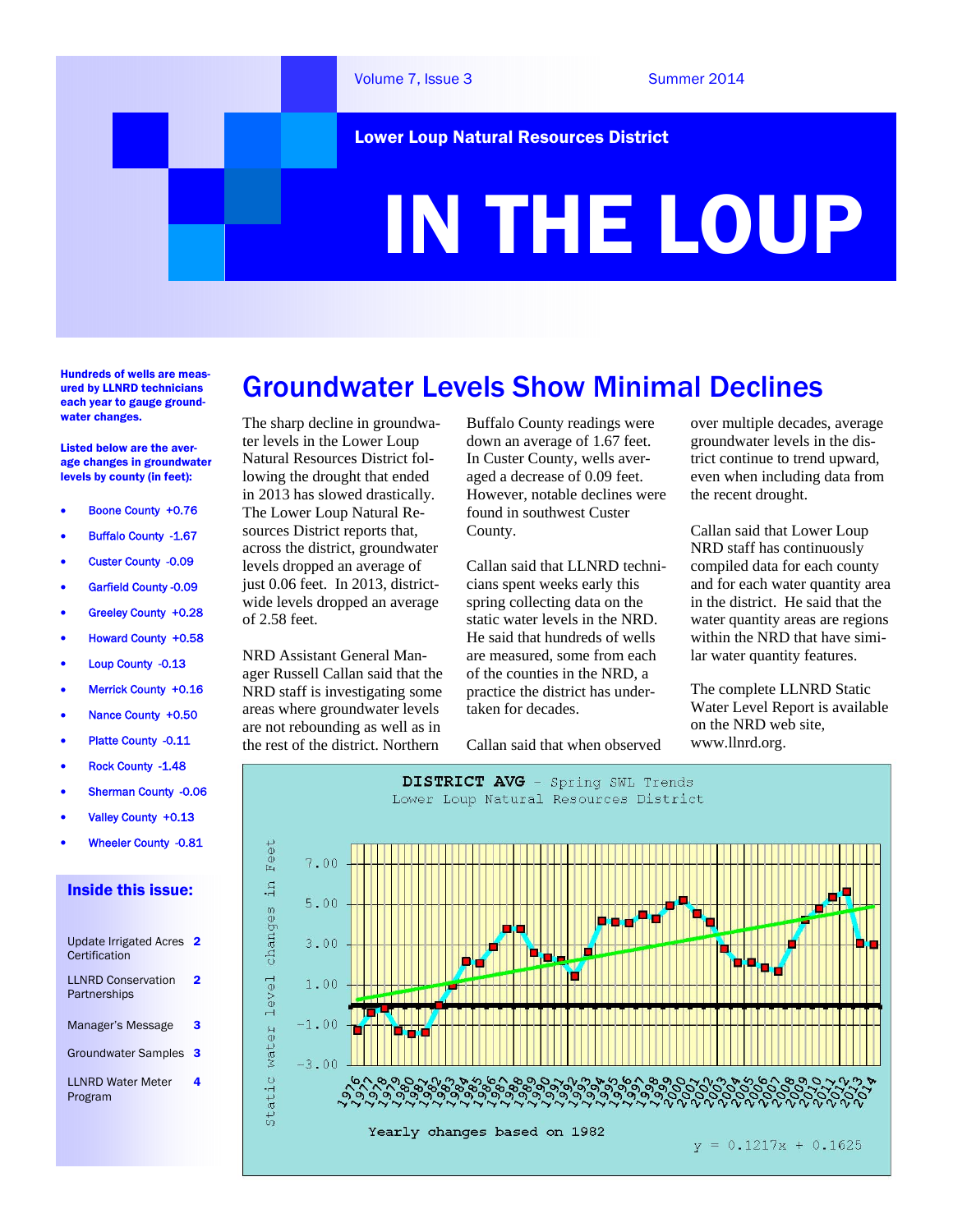IN THE LOUP



Changes to the certification of irrigated acres in the Lower Loup NRD must be reported and forms must be submitted with updated information.

*Nebraska's NRDs... Protecting Lives Protecting Property Protecting The Future* 



LLNRD employees Tylr Naprstek (right) and Brian Kolar (left) install a security casing around a monitoring well in Greeley County as part of ongoing groundwater monitoring projects.

#### Keep Irrigated Acres Certification Current

In order to maintain up-todate records regarding irrigated acres, the Lower Loup NRD reminds patrons to report any updates to their certifications.

LeeAnn Smith, Water Programs Assistant, said that there are a number of instances that would lead to a certification update. Examples include when all or part of a certified field is sold; a change in how land is deeded (including land placed in a trust or LLC); or when a field boundary is changed. This would occur when land is

moved from one location to another inside a parcel. This situation would also require an updated HEL determination from the NRCS.

Smith said that a certification update is also required following any approved variance from NRD groundwater management rules.

To begin the updating process, the landowner should contact Smith at the LLNRD and the proper form will be prepared and sent out.

In addition to the LLNRD

certification form, the landowner will also need to report the change to their county assessor's office, where they will receive a document from the assessor required for completion of certification. All paperwork must then be returned to the NRD.

When the NRD has processed all paperwork, a copy of the approval is returned to the landowner and a copy is filed with the Nebraska Department of Natural Resources. For more information, contact Smith at the Lower Loup NRD at (308) 728-3221.

#### Partnerships Are Key In Conservation Issues

Partnerships between the Lower Loup Natural Resources District and various local, state, and federal agencies are allowing for a coordinated approach to tackle a number of conservation issues in the Loup Basin.

Recently, the Lower Loup NRD partnered with the Nebraska Department of Environmental Quality (NDEQ) and hired JEO Consulting Group of Lincoln to assemble a watershed management plan for the Clear Creek-Pibel Lake drainage area. The plan identifies several management practices recommended for implementation across the area to address the concerns at Pibel Lake.

The NDEQ and LLNRD are also working together with UNL's Conservation Survey Division (CSD) to develop

several statewide groundwater monitoring wells and corresponding test-hole sites across the District. CSD will log these test holes to discover the base of aquifer and any confining layers and provide NDEQ and LLNRD with recommendations for the various depths to develop dedicated monitoring wells for each site. These wells will be monitored for various groundwater concerns including nitrates, ammonium, chloride and pesticides.

The United States Geological Survey (USGS) is also constructing test-holes to the base of aquifer as a prelude to the many studies that will be taking place in the South Loup River Basin. The USGS and LLNRD have long -term data recorders set up in wells in this area to study groundwater irrigation adjacent to the river and an active stream gauge monitoring flows near Arnold.

The District continues to work with the Natural Resources Conservation Service (NRCS) on irrigated acres transfers. Each transfer request to the LLNRD requires an approved NRCS conservation plan before it can be enacted.

Finally, the Lower Loup and Upper Loup NRDs are working conjointly with the Nebraska Department of Natural Resources (NDNR) to start developing an integrated management plan for water resources throughout the Loup River Basin. NRD and NDNR staff have begun discussions regarding the components for the plan and a timeline for plan work has been proposed.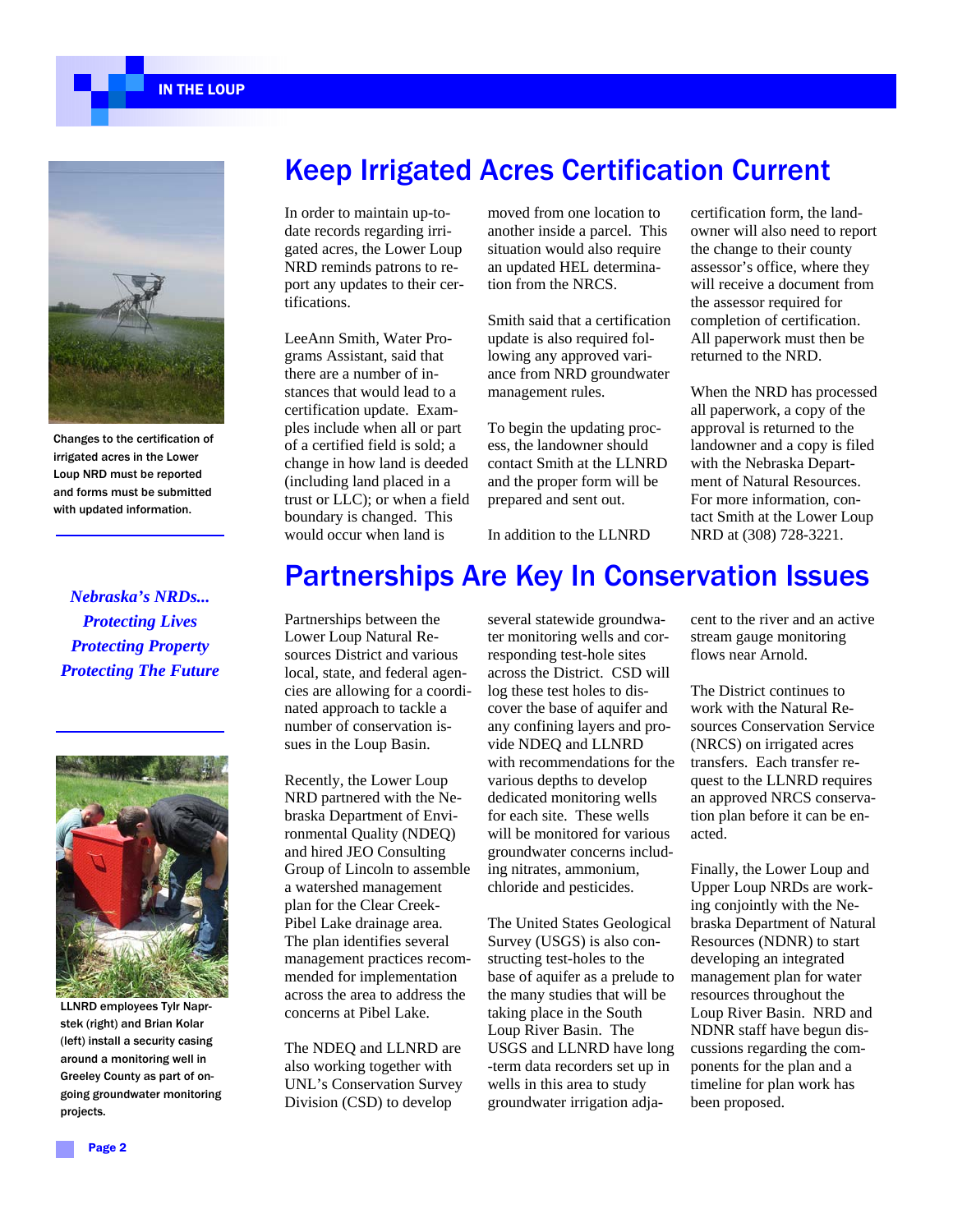### A Message From The Manager

Welcome to another edition of *In the Loup*. I am glad to share with you information on the work of the LLNRD and want to thank you for reading this newsletter.

In earlier editions, I have introduced some of the employees who get the work of the NRD done each day. In this issue, we go a little south and take a look at the folks in the St. Paul and Fullerton field offices.

As I have mentioned previously, the Lower Loup NRD's field offices are located in your local Natural Resources Conservation Service (NRCS) offices. The NRCS is our federal partner in getting conservation on the land and NRD staff works in partnership with NRCS staff to pro-

vide services to the public.

Peggy Griffin has been with the



LLNRD for 24 years, serving as the District Secretary in St. Paul. In Fullerton,

Jeanne Horacek has served residents of



serving as receptionists for the NRCS office and working with the public on both federal and NRD programs.

The secretaries are the NRD's local contacts for constituents in their areas. NRD field office secretaries are familiar with all our programs and can offer information on cost-share assistance, well and chemigation permitting, irrigated acres ques-

tions, and other programs of the District.

Mike Lorenz has been the

NRD's agronomy technician for nine years, handling water quantity and quality monitoring in the LLNRD's Groundwater Quality Area 28, a strip of land south of the Loup River in Platte and Nance Counties. He works with landowners to assist them in meeting requirements in place for the area.

I urge all of you to take time to visit your local NRD Field Office whenever you have a question. Take the opportunity to meet our staff and allow us to assist you in any way we can to uphold the NRD motto -- protecting lives, protecting property, protecting the future.

#### **CORRECTION**

In our last issue, I stated that all the proponents testifying for LB-1074 argued that groundwater irrigation needs to be shut down. Not all those testifying for the bill made that argument.



Leon "Butch" Koehlmoos is the General Manager of the Lower Loup Natural Resources District.

*Visit the new Lower Loup NRD Web Site! www.llnrd.org* 



LLNRD Wellhead Protection Coordinator Jason Moudry said isotope analysis of water samples in the District will help determine the origin of nitrate contamination.

## LLNRD Water Samples To Be "Fingerprinted"

As part of its Wellhead Protection Program, the Lower Loup NRD continues to monitor the quality of community groundwater supplies.

According to Jason Moudry, Water Programs Specialist, during the summer of 2014, in addition to routine sampling efforts, the LLNRD will also be sending a number of water samples to the University of Nebraska Water Sciences Laboratory for stable isotope analysis.

Moudry said the lab at UNL defines this type of analysis as a "fingerprinting" method for tracing the sources of contaminants such as nitrate. By understanding the isotopic composition, the UNL Water Science Lab can determine if the nitrate source originated from inorganic sources like commercial fertilizer or from

organic sources such as animal waste.

Moudry stated that, through a 319 grant sponsored by the Nebraska Department of Environmental Quality and with funds from the Lower Loup NRD, approximately 36 samples will be collected from various priority wellhead protection areas where nitrate contamination is a concern.